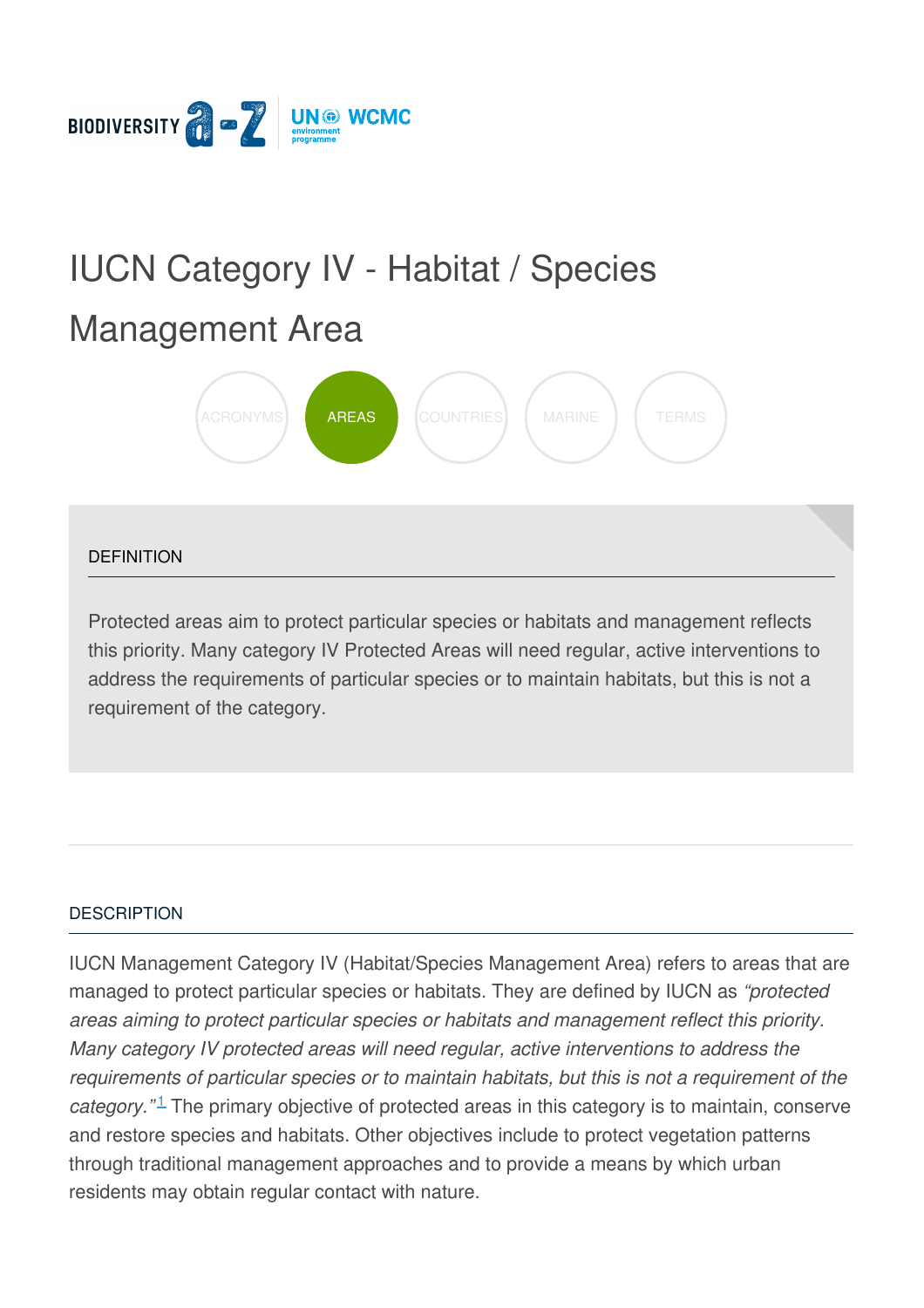Developed by the International Union for Conservation of Nature (IUCN) with support of the World Commission on Protected Areas (WCPA) and other international institutions such as the Convention on Biological Diversity (CBD), and assigned by national governments.

#### YEAR OF [CREATION](javascript:void(0))

The current IUCN Categories were approved in 1994, and revised guidelines were published in 2008. <sup>[1](#page-3-0)</sup>

#### **[COVERAGE](javascript:void(0))**

Globally applicable.

#### [CRITERIA](javascript:void(0))

Category IV protected areas usually help to protect, or restore flora and fauna species of international, national or local importance; including resident or migratory fauna; and/or habitats. The size of the area varies but can often be relatively small; this is however not a distinguishing feature. As these protected areas often include fragments of an ecosystem, they may not be self-sustaining and will require regular and active management interventions to ensure the survival of specific habitats and/or to meet the requirements of particular species. A number of approaches are suitable:  $1/2$  $1/2$ 

- *Protection of particular species*: to protect particular target species, which will usually be under threat (e.g., one of the last remaining populations);
- *Protection of habitats*: to maintain or restore[habitats](http://biodiversitya-z.org/content/habitat), which will often be fragments of [ecosystems](http://biodiversitya-z.org/content/ecosystem);
- Active management to maintain target species to maintain viable [populations](http://biodiversitya-z.org/content/viable-population) of particular species, which might include for example artificial habitat creation or maintenance (such as artificial reef creation), supplementary feeding or other active management systems;
- *Active management of natural or semi-natural ecosystems*: to maintain natural or seminatural habitats that are either too small or too profoundly altered to be self-sustaining, e.g., if natural herbivores are absent they may need to be replaced by livestock or manual cutting; or if hydrology has been altered this may necessitate artificial drainage or irrigation;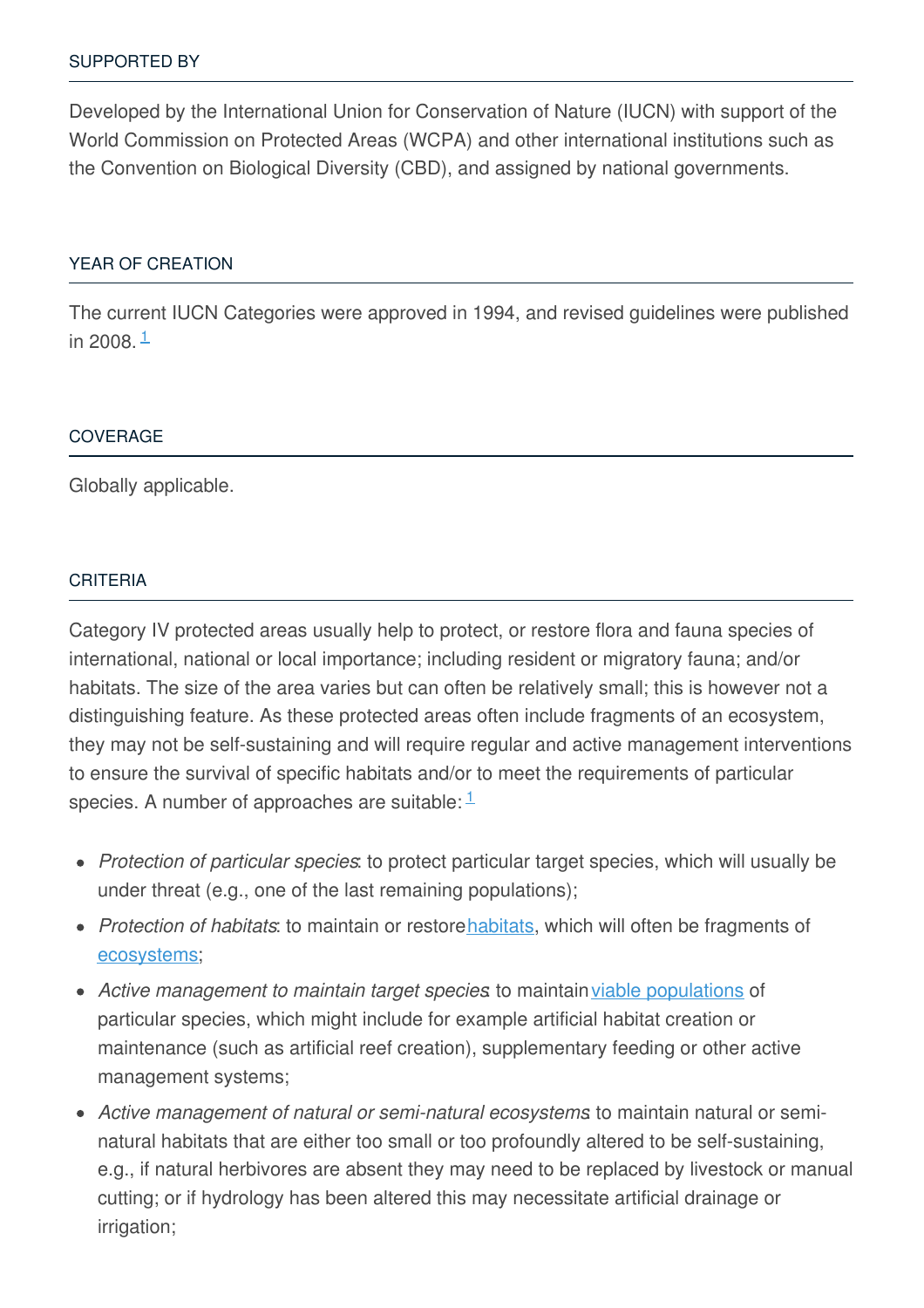*Active management of culturally-defined ecosystems*: to maintain cultural management systems where these have a unique associated biodiversity. Continual intervention is needed because the ecosystem has been created or at least substantially modified by management. The primary aim of management is maintenance of associated biodiversity.

#### [MANAGEMENT](javascript:void(0))

These areas are managed to maintain or restore certain species and/or habitats, and this can be carried out by a range of actors depending on the governance type of the area (see IUCN Protected Area [Management](http://biodiversitya-z.org/content/iucn-protected-area-management-categories) Categoriesfor information on governance types). These are often areas that have already undergone substantial modification, where a high degree of human pressure often exists, and significant management intervention is necessary. Category IV areas will generally be publically accessible.

#### BUSINESS [RELEVANCE](javascript:void(0))

**Legal and compliance** – The classification of a category IV protected area requires that such areas are managed for conservation by legal or other effective means, and therefore legal recognition and protection at the national or sub-national level is likely to be present in these sites. The level of legal protection will however vary between countries, and will depend on the governance type of the area, as they receive differing levels of recognition by government in different countries. Nonetheless a number of national laws are likely to apply to these sites that deter large-scale economic activities in order to maintain the conservation values of these areas.

As designated protected areas, these sites receive international attention and have been incorporated into a number of environmental safeguard standards. These include those of multilateral financial institutions, such as but not limited to the World Bank  $\triangleq$  and the International Finance Corporation<sup>[3](#page-3-2)</sup>. For details on environmental safeguard standards which are applicable to all protected areas, please see the [Protected](http://biodiversitya-z.org/content/protected-areas) Areas page.

In addition, a number of sector specific safeguard standards refer to protected areas, many of which are related to certification programs, including the Roundtable on Sustainable Biomaterials (RSB) that declares categories I to IV as 'no-go' areas.  $4$  For details on certification programmes which are applicable to all protected areas, please see the [Protected](http://biodiversitya-z.org/content/protected-areas) Areas page.

**Biodiversity importance** – Category IV areas are important for their role in 'plugging the gaps' in conservation strategies by protecting key species or habitats in ecosystems. It provides a management approach for areas that have already undergone substantial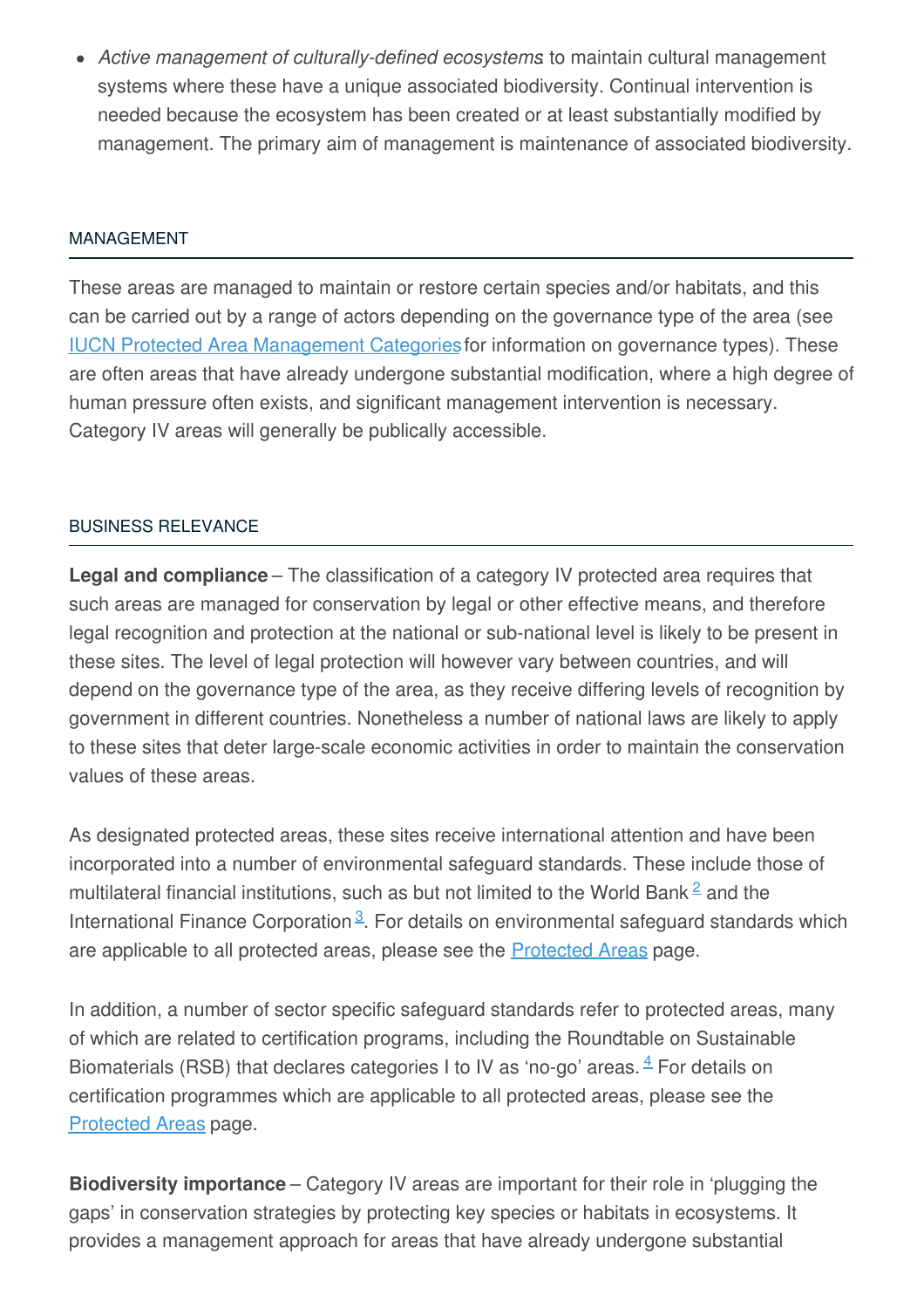modification, necessitating protection of remaining fragments for identified target species with or without intervention.

**Socio-cultural values** – While Category IV areas are not necessarily associated with human presence and intervention, many exist in crowded landscapes and seascapes where human pressure is comparatively greater, both in terms of potential illegal use and visitor pressure.

## [REFERENCES](javascript:void(0)) & WEBSITE

- <span id="page-3-0"></span>1. Dudley, N. (Ed). Guidelines for Applying Protected Area [Management](http://data.iucn.org/dbtw-wpd/edocs/PAPS-016.pdf) Categories (2008).<sup>[57]</sup>
- <span id="page-3-1"></span>2. The World Bank. World Bank [Operational](http://web.worldbank.org/WBSITE/EXTERNAL/PROJECTS/EXTPOLICIES/EXTOPMANUAL/0,,contentMDK:20064757~menuPK:4564185~pagePK:64709096~piPK:64709108~theSitePK:502184,00.html) Manual. Revised Version 2013. OP 4.04 Natural habitats  $(2013)$ .  $\mathbb{Z}$
- <span id="page-3-2"></span>3. International Finance Corporation (IFC). Performance Standard 6: Biodiversity [Conservation](http://www.ifc.org/wps/wcm/connect/bff0a28049a790d6b835faa8c6a8312a/PS6_English_2012.pdf?MOD=AJPERES) and Sustainable Management of Living Natural Resources (2012).
- <span id="page-3-3"></span>4. Roundtable on Sustainable Biomaterials. RSB [Conservation](http://rsb.org/pdfs/guidelines/11-02-21-RSB-GUI-01-007-01-(RSB-Conservation-Impact-Assessment-Guidelines).pdf) Impact Assessment Guidelines, version 2.0, 1-23 (2011)..<sup>.</sup>



Bon Secour National Wildlife Refuge, Alabama, USA. Danny E Hooks/Shutterstock.com

Category:

[Protected](https://biodiversitya-z.org/themes/areas?category_id=30) areas

Related pages

IUCN Protected Area [Management](file:///content/iucn-protected-area-management-categories) Categories (Areas)